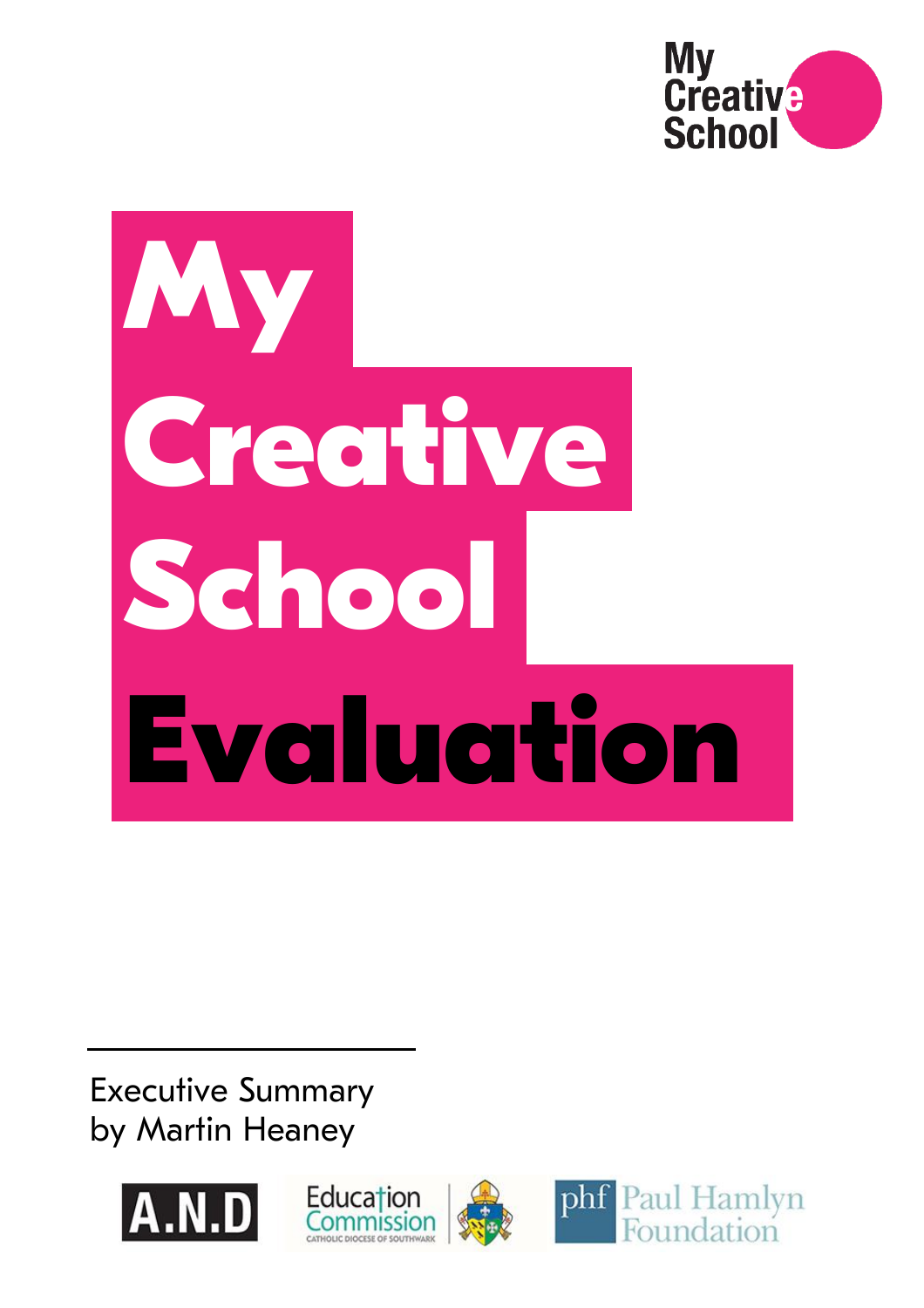

The first year of the My Creative School (MCS) programme has engaged 10 participating primary schools in south London and the Medway in innovative teacherartist partnerships, or 'Creative Explorations' which have focused on developing new creative approaches to teaching and learning through arts-led experiential activity.

Funded by the Paul Hamlyn Foundation, steering partners the Education Commission, Archdiocese of Southwark and A New Direction (AND) have worked with an estimated 360 Key Stage 2 pupils, working directly with artists in classroom sessions and a further estimated 240 working in classroom activities led by teachers after MCS artist Continuing Professional Development (CPD) inputs. The programme has also engaged 25 primary school teachers and senior leaders and six artists.

The report on the first year of programme activity in the academic year 2016–2017 details successful outcomes from the project in key areas of developing teacher skills and confidence, gains in pupil skills development, impact on attainment in core subjects and wider impacts on whole school culture change.

#### Teacher Skills Development

All participating teachers reported benefits from innovative arts practice and the ability to observe and learn from new approaches. The majority of teacher selfassessments of their own confidence in working with arts-based approaches reflect these gains.

## Development of Creative Pedagogies

The benefits of more open-ended approaches to learning and teaching activity are reported across all schools. Four teachers make specific use of the words 'no right or wrong' in their observations of artists' modelling of experiential learning techniques. They note the contrasts with more prescriptive existing approaches and also note the value of these new approaches in encouraging less engaged children to participate. All other schools report benefits that correspond to this idea, e.g. appreciation of more open and less prescriptive approaches to teaching.

## Gains in Pupil Skills

New approaches have impacted significantly on pupils' skills development, with evidence of increased confidence and ability to question and improved levels of speaking and listening in several case studies. This includes significant gains for focus group pupils in related criteria. These gains are reflected in corroborative data from schools' data tracking systems, although more analysis is needed to generate more exact data and identify causal links between MCS inputs and gains in achievement in core subjects.